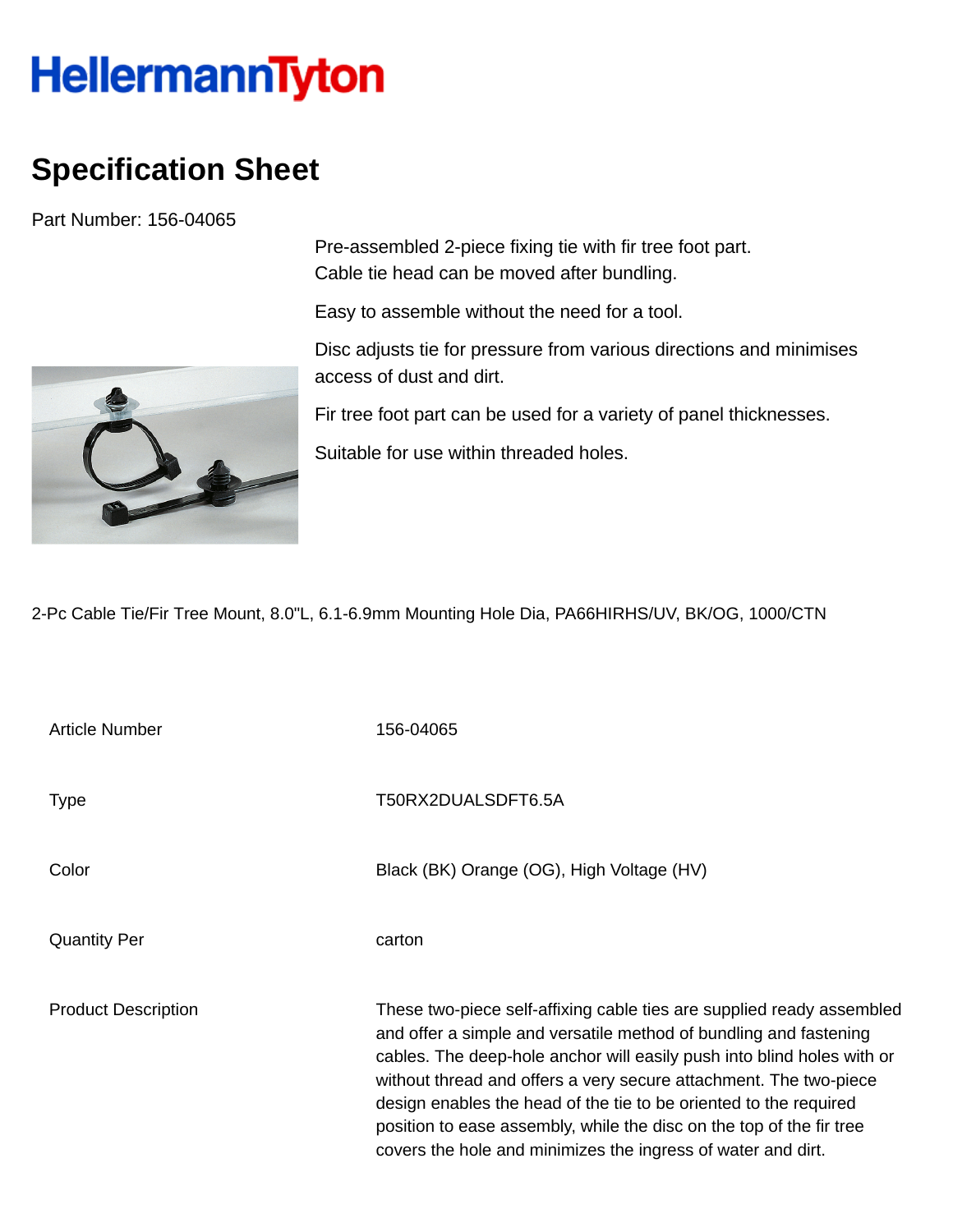| <b>Short Description</b>              | 2-Pc Cable Tie/Fir Tree Mount, 8.0"L, 6.1-6.9mm Mounting Hole Dia,<br>PA66HIRHS/UV, BK/OG, 1000/CTN |
|---------------------------------------|-----------------------------------------------------------------------------------------------------|
| <b>Global Part Name</b>               | T50RX2DUALSDFT6.5A-PA66HIRHS/PA66HIRHSUV-OG/BK                                                      |
|                                       |                                                                                                     |
| Length L (Imperial)                   | 1.81                                                                                                |
| Length L (Metric)                     | 46                                                                                                  |
| <b>Fixation Method</b>                | Fir Tree                                                                                            |
| <b>Identification Plate Position</b>  | none                                                                                                |
| <b>Tie Closure</b>                    | plastic pawl                                                                                        |
| Width W (Imperial)                    | 0.46                                                                                                |
| Width W (Metric)                      | 11.7                                                                                                |
| <b>Bundle Diameter Min (Imperial)</b> | 0.6                                                                                                 |
| <b>Bundle Diameter Min (Metric)</b>   | 1.5                                                                                                 |
| <b>Bundle Diameter Max (Imperial)</b> | 1.9                                                                                                 |
| <b>Bundle Diameter Max (Metric)</b>   | 50.0                                                                                                |
| Height H (Imperial)                   | 0.80                                                                                                |
| Height H (Metric)                     | $20.5\,$                                                                                            |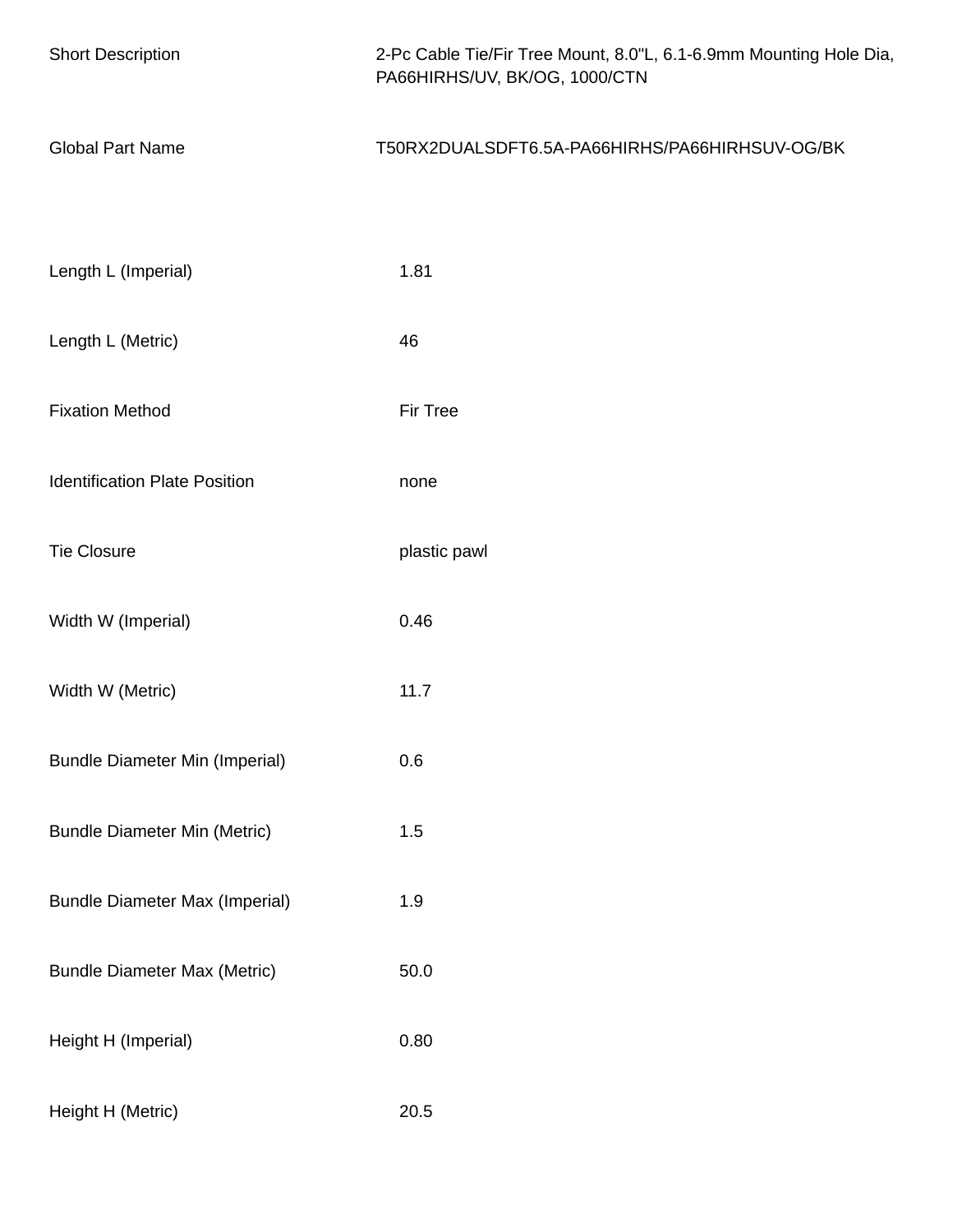| Panel Thickness Min (Imperial)          | 0.02           |
|-----------------------------------------|----------------|
| Panel Thickness Max (Imperial)          | 0.23           |
| Panel Thickness Min (Metric)            | 0.60           |
| Panel Thickness Max (Metric)            | 6.0            |
| Mounting Hole Diameter D (Imperial)     | $0.24 - 0.27$  |
| Mounting Hole Diameter D (Metric)       | $6.1 - 7.0$ mm |
| Mounting Hole Diameter D Min (Imperial) | 0.24           |
| Mounting Hole Diameter D Max (Imperial) | 0.27           |
| Mounting Hole Diameter D Max (Metric)   | 7.0            |

| Material                  | Polyamide 6.6, high impact modified, heat stabilized (PA66HIRHS)<br>Polyamide 6.6 high impact modified, heat and UV stabilized<br>(PA66HIRHSUV) |
|---------------------------|-------------------------------------------------------------------------------------------------------------------------------------------------|
| <b>Material Shortcut</b>  | PA66HIRHSUV PA66HIRHS                                                                                                                           |
| <b>Material Cable Tie</b> | Polyamide 6.6, high impact modified, heat stabilized (PA66HIRHS)                                                                                |
| Flammability              | <b>UL 94 HB</b>                                                                                                                                 |
| <b>Halogen Free</b>       | Yes                                                                                                                                             |